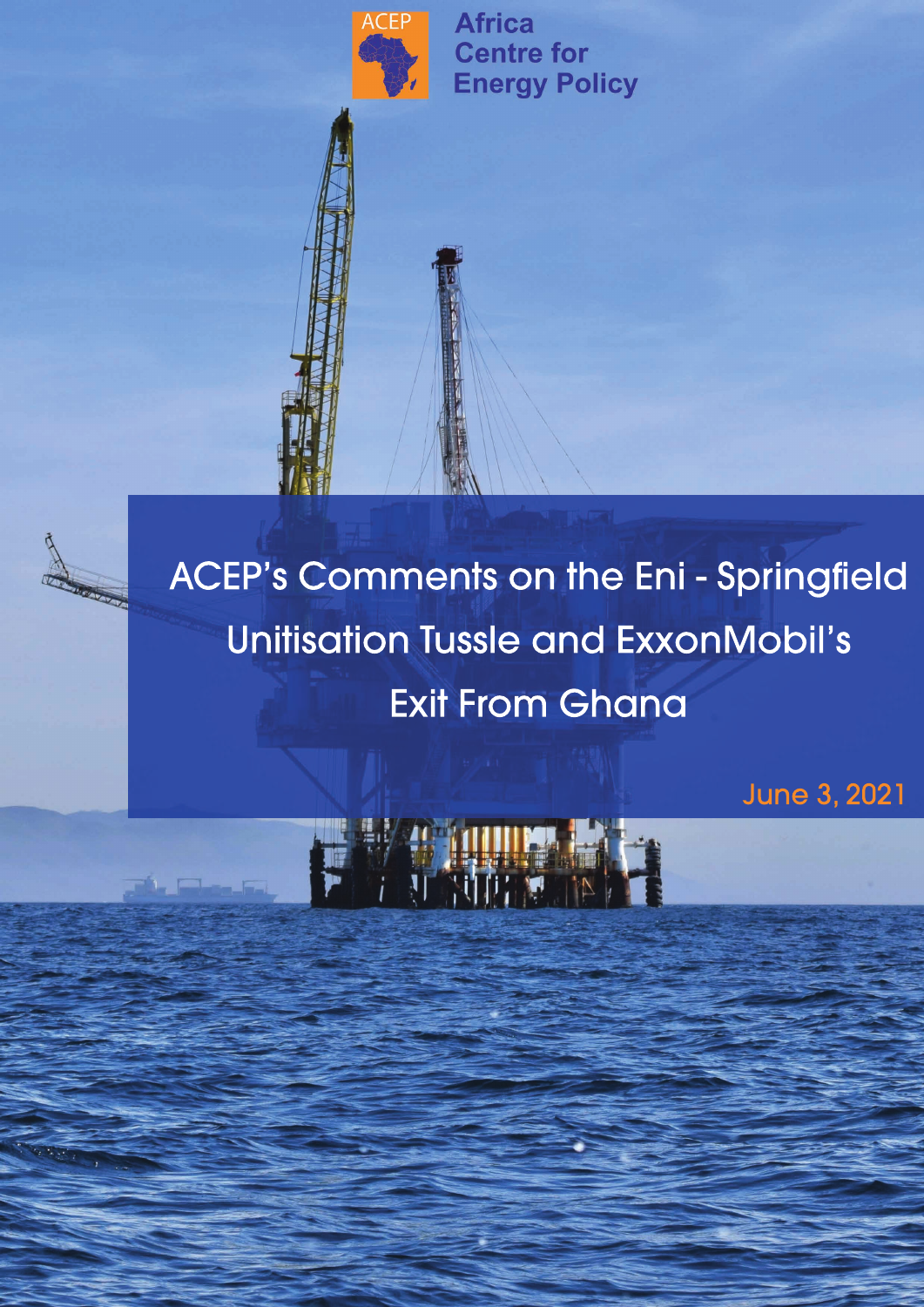ACEP has noted with concern, public discussions on the following issues, which present warning signals for government's action to avert the depletion of investor confidence in the upstream sector:

- 1. The proposed unitisation between Eni's Sankofa Gye Nyame (SGN) Field and Springfield's West Cape Three Points' (WCTP) Afina discovery.
- 2. The exit of ExxonMobil from Ghana.

The negative press associated with these issues has the potential to undermine the progress made over the years to encourage investments into Ghana's upstream petroleum sector. This is further worsened by the current global context of the energy transition, which is engineering a significant shift from fossil fuel investment to low carbon energy sources. The positive response of major oil producers and investors to the transition is promoting alternative energy sources that are significantly suppressing the demand growth for fossil fuels. A scan of the strategy of major oil producers shows a clear transition path to becoming energy companies through extensive Research and Development (R&D). The shift is shrinking the available capital for investments in new exploration activities in the oil industry and generating extreme competition for limited exploration funds. Attracting investment, therefore, requires a positive, assuring and less risky political environment. This environment can be achieved through stakeholder collaboration and transparent engagements that reduces negativity and its attendant impacts on investment attraction.

ACEP's statement on these developments is a cautionary call on government and stakeholders to act right and preserve the investment climate of the oil industry.

## **Proposed unitisation between SGN and Afina**

ACEP has followed communication from the Ministry of Energy directing Eni and Springfield to unitise their fields. This directive was based on GNPC's assessment of the petroleum system on the two fields, informing the corporation's conclusion that the Afina discovery straddles the SGN production field. However, ACEP has sighted a subsequent report by Eni, which strongly disagrees with the conclusions made by GNPC. In the absence of clarity and public communication from the government on its position, the local media space has been hijacked with pressure to accelerate the implementation of the unitisation directives. Within the international press, the reportage suggests an arbitrary imposition of unitisation on the two parties.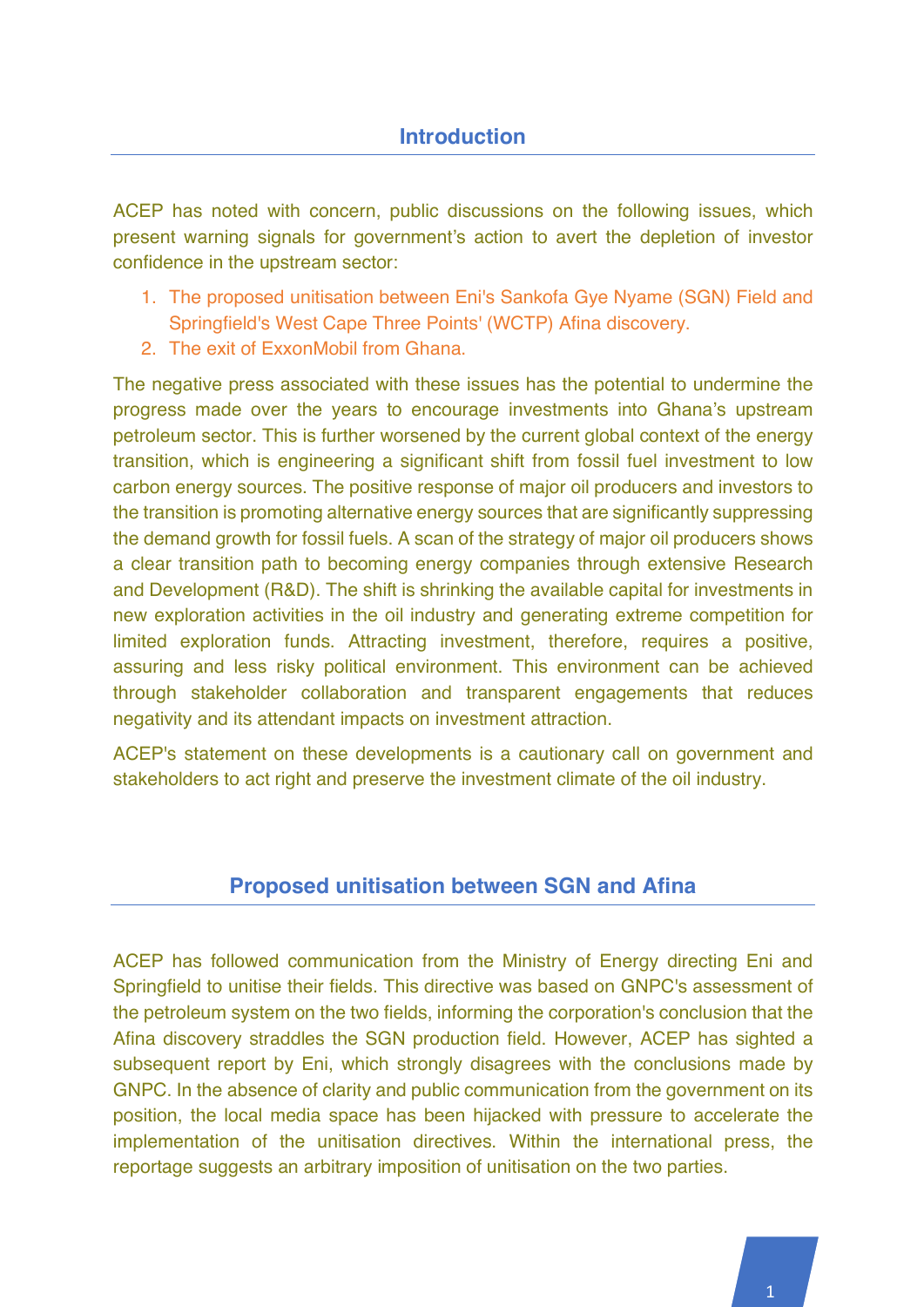The reports from GNPC and Eni point to contentions about the conditions precedent for unitising the two fields. GNPC, on the one hand, summarily, is of the view that the existing seismic data and oil properties of the Afina discovery within the same Cenomanian Channel as SGN is enough proof of straddling. On the other hand, Eni holds the opinion that further studies are required to establish commerciality and dynamic communication.

On the account of these contentions, ACEP cautions without judgement that:

- Unitisation is an age-old industry practice with established technical parameters and conditions necessary for joint development and production of adjacent fields, often necessitated by straddling or proximity. In most cases, the commercial benefits accruing to both parties ensure a smooth unitisation process without state intervention. However, where the state's intervention becomes necessary, it is required that the state is transparent in the application of the principles, laws, and science of unitisation. Unfortunately, the government's silence amid raging media war is unhealthy for creating a competitive and assuring environment to the investor community. Government must inform the public on the basis of its unitisation directive in an effort to diffuse the local and international controversies on the matter
- The position of GNPC and Eni also contests Ghana's Petroleum (Exploration and Production) Law's provisions on unitisation and the regulations developed to operationalise it. Therefore, ACEP suggests the immediate interpretation of the provisions on unitisation by the Attorney General to guide the government's position.
- GNPC is an interested party and, by law, a partner to every investor in the sector. That position requires that GNPC maintains credibility and trust with its partners. Government must recognise the commercial position of GNPC and not use them to settle contentious issues. In this particular unitisation tussle, GNPC should not have been assumed as the independent arbiter. The Petroleum Commission or an independent party appointed by Eni and Springfield would have been better suited in this case.

## **The exit of ExxonMobil from Ghana**

After weeks of speculations, the government has confirmed that ExxonMobil has relinquished its interests and operatorship of the Deepwater Cape Three Points (DWCTP) block. There may be other unknown reasons which feed into the speculations for the exit of ExxonMobil. However, ACEP's industry intelligence points to the marginal prospectivity of the Deepwater Cape Three Points (DWCTP) block and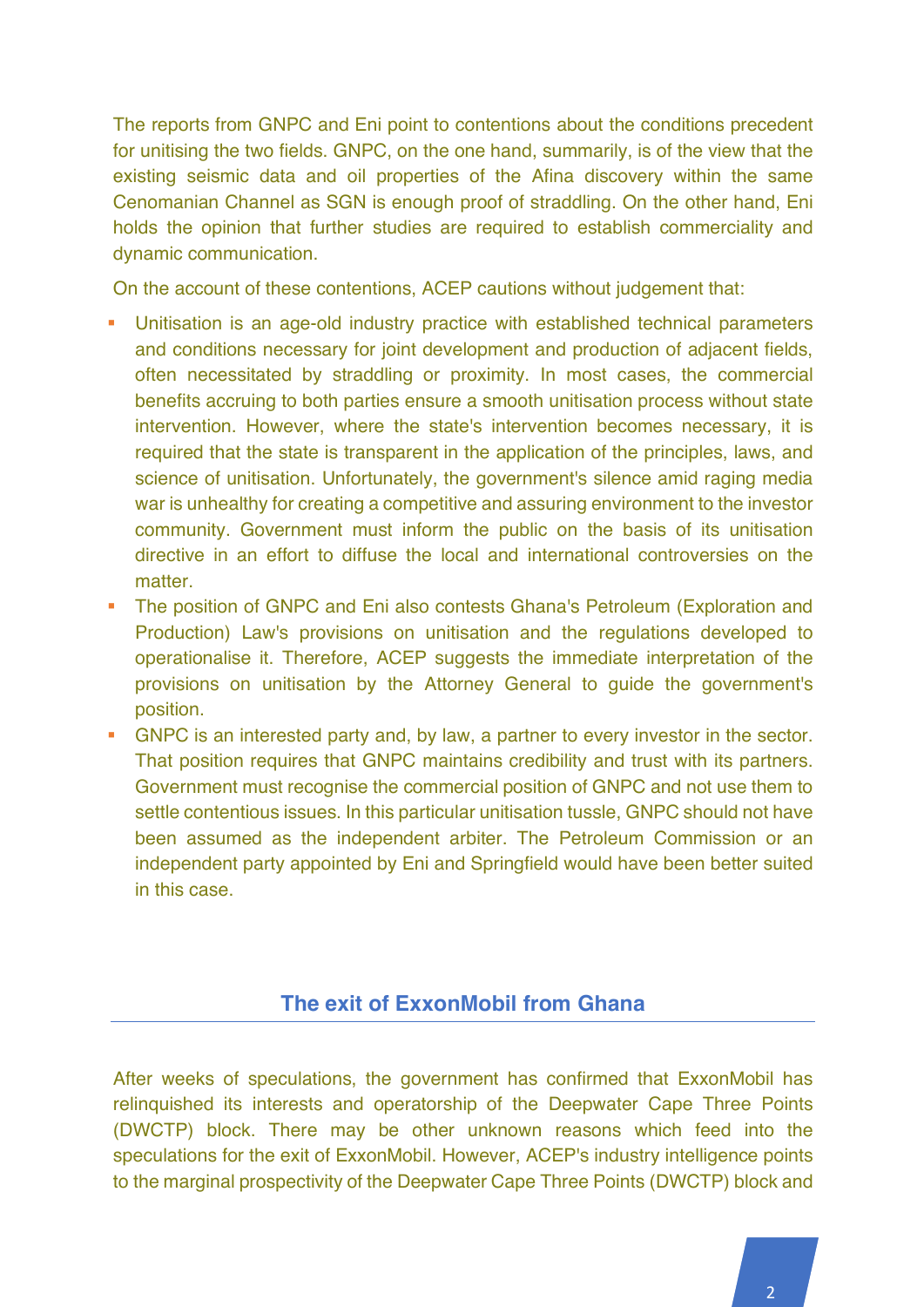its misalignment with ExxonMobil's commercial strategy as the main reason for the exit. The exit of the company is a major setback to efforts to attract oil majors to enhance the development of the oil industry. It is also a wake-up call for Ghana to reexamine its upstream strategy to attract investments and align the sector with the global conversation on energy transition. Re-examining Ghana's upstream strategy must account for the following realities of global oil industries, which may have played out in ExxonMobil's Stay in Ghana:

- § **A hostile environment (perceived or real) will not attract the necessary investments into the upstream sector.** This understanding should inform the processes and public engagements on the award of petroleum exploration contracts. For example, ExxonMobil endured political and social controversy on the fiscal terms in the company's Petroleum Agreement (PA). Much of the controversies can be traced to poor public engagements on the justification for the fiscal concessions. ExxonMobil's local content partner selection also became a major contention when the government rejected the local company selected by ExxonMobil in favour of other companies. GOIL was subsequently chosen as a compromise partner after the operationalisation of the agreement had stalled for almost a year post negotiation. Unfortunately, several discussions in the media did not elicit any response from the government to either diffuse or confirm the leaked letters that were in circulation. Ghana cannot encourage these kinds of controversies, as it may portray the country as a hostile environment within the current global context of competitive investments for exploration activities.
- § **Capable companies can deliver on their work obligations.** ExxonMobil's petroleum agreement required the acquisition, processing, and interpretation of 2,222km of 3D seismic data and a minimum expenditure of US\$20 million in the initial exploratory period (first two and half years). According to the letter in circulation on the company's exit, ExxonMobil indicated that it had fully performed the relevant minimum work obligations specified in its petroleum agreement. If this is confirmed, it questions the inactivity of many of the contractors who are holding on to blocks without delivering on their work obligations since 2014. With the post covid recovery of rig activity on the continent as reported by Baker Hughes' Oil Rig Count (Fig.1), it was expected that these contractors would be actively exploring their blocks. Between January and April, there was a total of 228 rig activities in Africa, but Ghana recorded no activity on the 14 active petroleum contracts in the upstream sector. In May 2021, drilling of four production wells on Jubilee and TEN fields commenced. Eni has also commenced the only exploratory well in Ghana's basins on its Cape Three Points Block 4.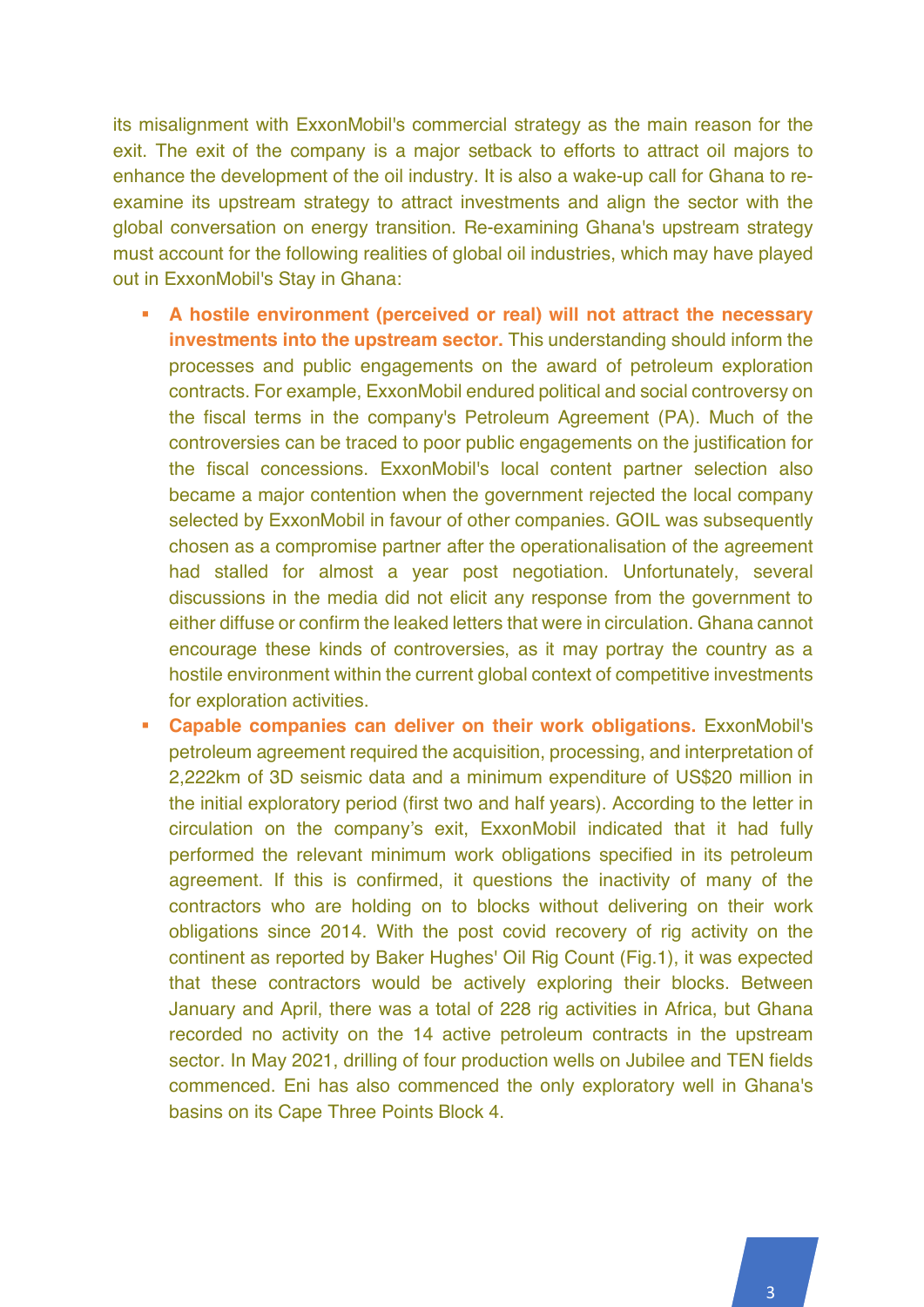

**Fig.1 Africa Oil Rig Count (Jan-April 2021)**



**228 rig activities in Africa between Jan & April, but Ghana recorded no activity in this period**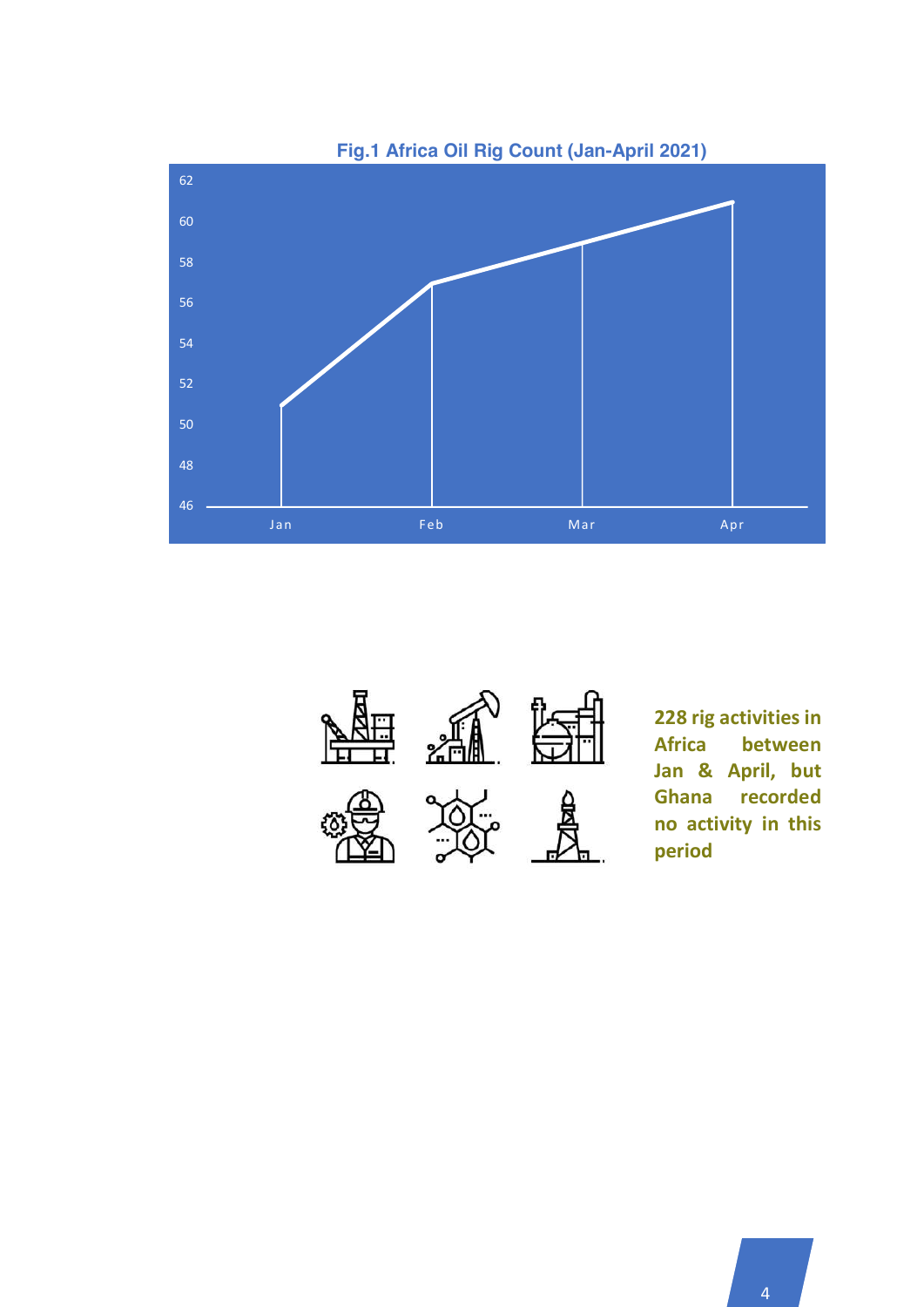## **Conclusion**

The future of oil continues to be extremely dicey, particularly for smaller oil producers like Ghana, which requires that Ghana remains cautious and transparent about signals it sends to the market. Speculations and the lack of active government response to them potentially undermines investment attraction. Immediate steps are required to address the impasse between Eni and Springfield on the unitisation directive from the government in compliance with the acceptable industry standards and interpretation of the legal provisions on unitisation in a manner that adequately responds to the emerging risks in the industry.

Ghana also needs to be transparent in the implementation of the local equity participation requirements in petroleum agreements. Operators must only be held to comply with local content provisions and choose local partners who have met the Petroleum Commission's requirements, not the imposition by the government or GNPC. Government must also deepen engagements with all stakeholders in the industry, including civil society actors, political actors, academia etc., to enhance understanding of the industry and reduce occurrences of political and social controversies in the contracting process.